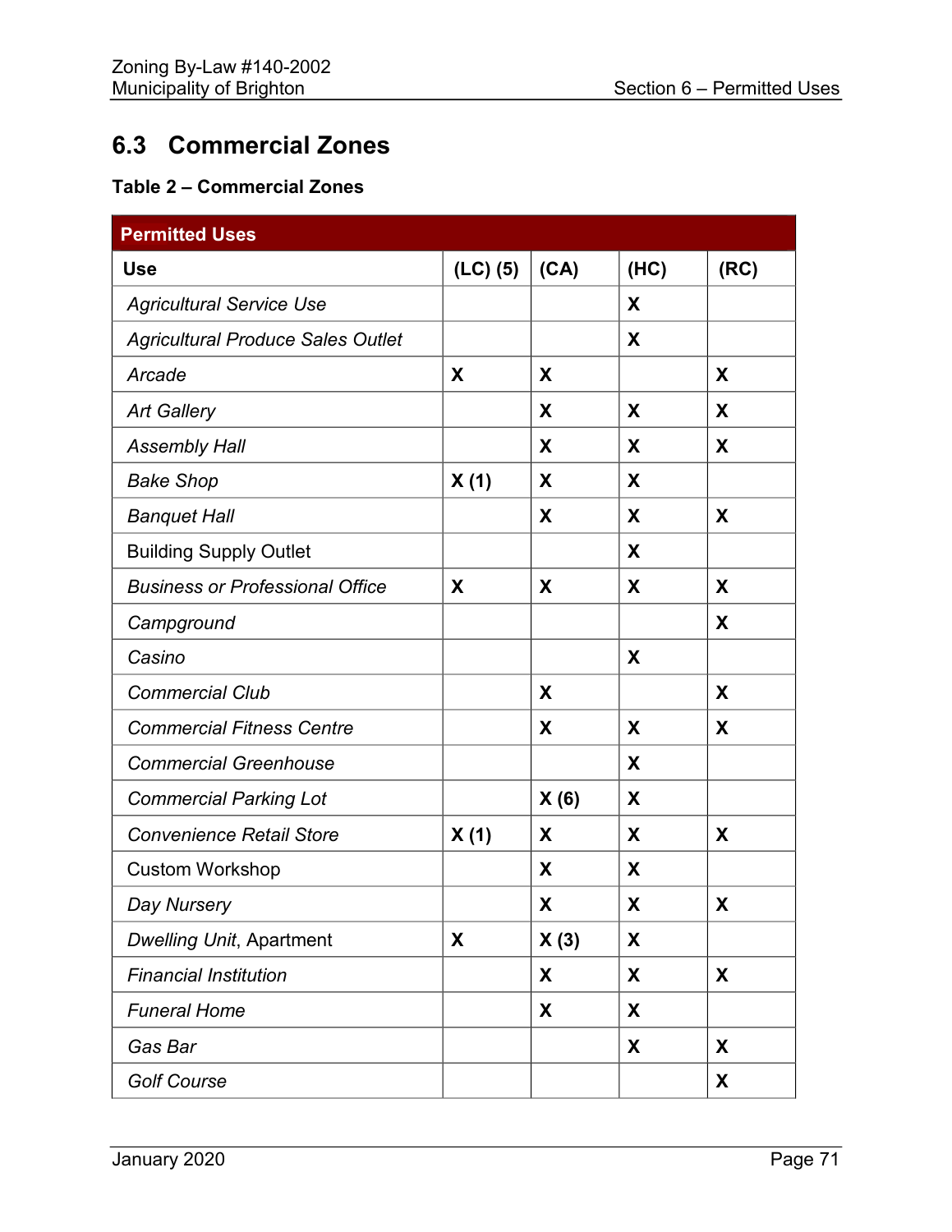## Zoning By-Law #140-2002

| <b>Permitted Uses</b>                    |              |      |      |      |
|------------------------------------------|--------------|------|------|------|
| <b>Use</b>                               | $(LC)$ $(5)$ | (CA) | (HC) | (RC) |
| <b>Golf Course Driving Range</b>         |              |      |      | X    |
| <b>Home Furnishing Store</b>             |              | X(1) | X(1) |      |
| <b>Home Occupation</b>                   |              | X(4) |      | X(1) |
| Hotel                                    |              | X    | X    | X    |
| Library                                  | X            | X    | X    | X    |
| <b>Marina</b>                            |              |      |      | X    |
| <b>Medical Clinic</b>                    | X            | X    | X    | X    |
| <b>Motel</b>                             |              |      | X    | X    |
| <b>Motor Vehicle Repair Shop</b>         |              |      | X    |      |
| <b>Motor Vehicle Sales Establishment</b> |              |      | X    |      |
| <b>Motor Vehicle Service Station</b>     |              |      | X    |      |
| <b>Museum</b>                            |              | X    | X    | X    |
| <b>Night Club</b>                        |              |      | X    |      |
| <b>Plant Nursery</b>                     |              |      | X    |      |
| <b>Personal Service Shop</b>             |              | X    | X    | X    |
| <b>Place of Entertainment</b>            |              | X    | X    | X    |
| <b>Place of Worship</b>                  |              | X    | X    |      |
| <b>Private Club</b>                      |              | X    | X    | X    |
| <b>Recreational Use</b>                  |              | X    |      | X    |
| <b>Repair Shop</b>                       |              | X    | X    | X    |
| Restaurant                               |              | X    | X    | X    |
| Restaurant, Take Out                     |              | X    | X    | X    |
| <b>Retail Store</b>                      | X(1)         | X    | X    |      |
| <b>Riding School</b>                     |              |      |      | X    |
| School, Commercial                       |              | X    | X    |      |
| School, Private                          |              | X    |      |      |